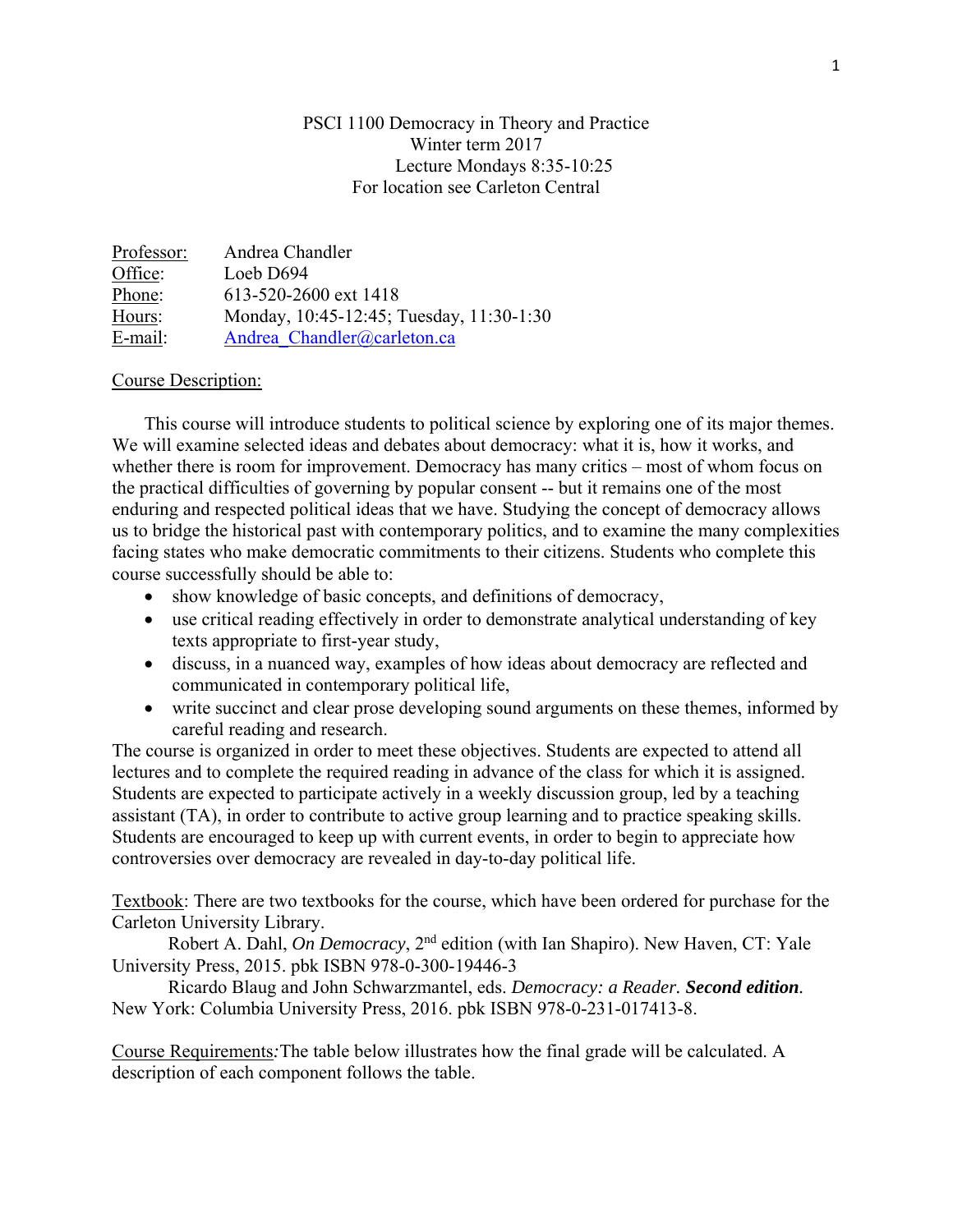| Attendance and participation in weekly   | 15%                                      |
|------------------------------------------|------------------------------------------|
| discussion group, led by a teaching      |                                          |
| assistant                                |                                          |
| Online midterm test, to be completed at  | 20%                                      |
| CuLearn between 10:30 a.m. on February 6 |                                          |
| and 5:00 p.m. on February 13             |                                          |
| Written assignment                       | 30%, due in hard copy on or before March |
|                                          | 27                                       |
| Final examination                        | 35%, to be scheduled during the formal   |
|                                          | exam period of April 10-25               |

**Attendance and participation: 15%** Beginning January 23, students are required to attend a weekly discussion group, led by a teaching assistant. Students are expected to participate actively in class discussions, and to demonstrate an understanding of the readings on the day for which they are assigned. Students should arrive in discussion groups prepared to discuss questions posted in advance on CuLearn. Participation is defined as contributing to the class through respectful listening, informed speaking, and interaction in small groups on occasion. Of this component of the course grade, 50% will be based on attendance and 50% on constructive participation in class discussions.

**Online midterm test, 20%.** The goal of this early test will be to measure students' comprehension of basic concepts, and their ability to apply them. The test is to be completed on CuLearn between 10:30 a.m. on February 6 and 5:00 p.m. on February 13. The test will consist of twenty multiple-choice questions. Students will have one hour to write the test; do not open the test until you are prepared to complete and submit it. Questions will be based on course material, including lectures, readings, and study question material posted online. Students will be responsible for accessing a computer to write the quiz from a computer on their own time, within the specified time range. Therefore, by definition it is an open book test; however, it is strongly recommended that students study for the quiz and write it without referring to notes. The questions will require the use of reasoning, not simply the memorization of information. Students are expected to write the test on their own, on the honour system, without sharing their answers with their fellow students. University examination rules can be found online at http://www2.carleton.ca/ses/exams/examination-regulations/

Students who miss quiz deadlines for documented medical reasons or family emergencies may request a make-up quiz; however, in such cases, the professor may require the make-up quiz to be written in person using pen and paper, rather than online, at a time and place convenient to the professor. University deadlines for completing term work will apply.

**Written assignment:** 30%, due in hard copy, on or before March 27, and to be handed in personally. Early in the term, the professor will post a short list of topics for the assignment on CuLearn. Students are expected to choose one topic, and write an original analysis, 8-11 pages long, which develops a clear argument on a theme relating democracy as an idea to its practice in the contemporary world. The assignment should demonstrate thoughtful, original reflection on key texts assigned for the course. Arguments made should be backed up with analytical reasoning and consideration of appropriate evidence (from peer-reviewed sources or primary sources). Papers will be evaluated according to their originality, cohesion, depth of analysis and research, and precision of communication. See additional information, "Statement on Written Work," and "Late Papers" below.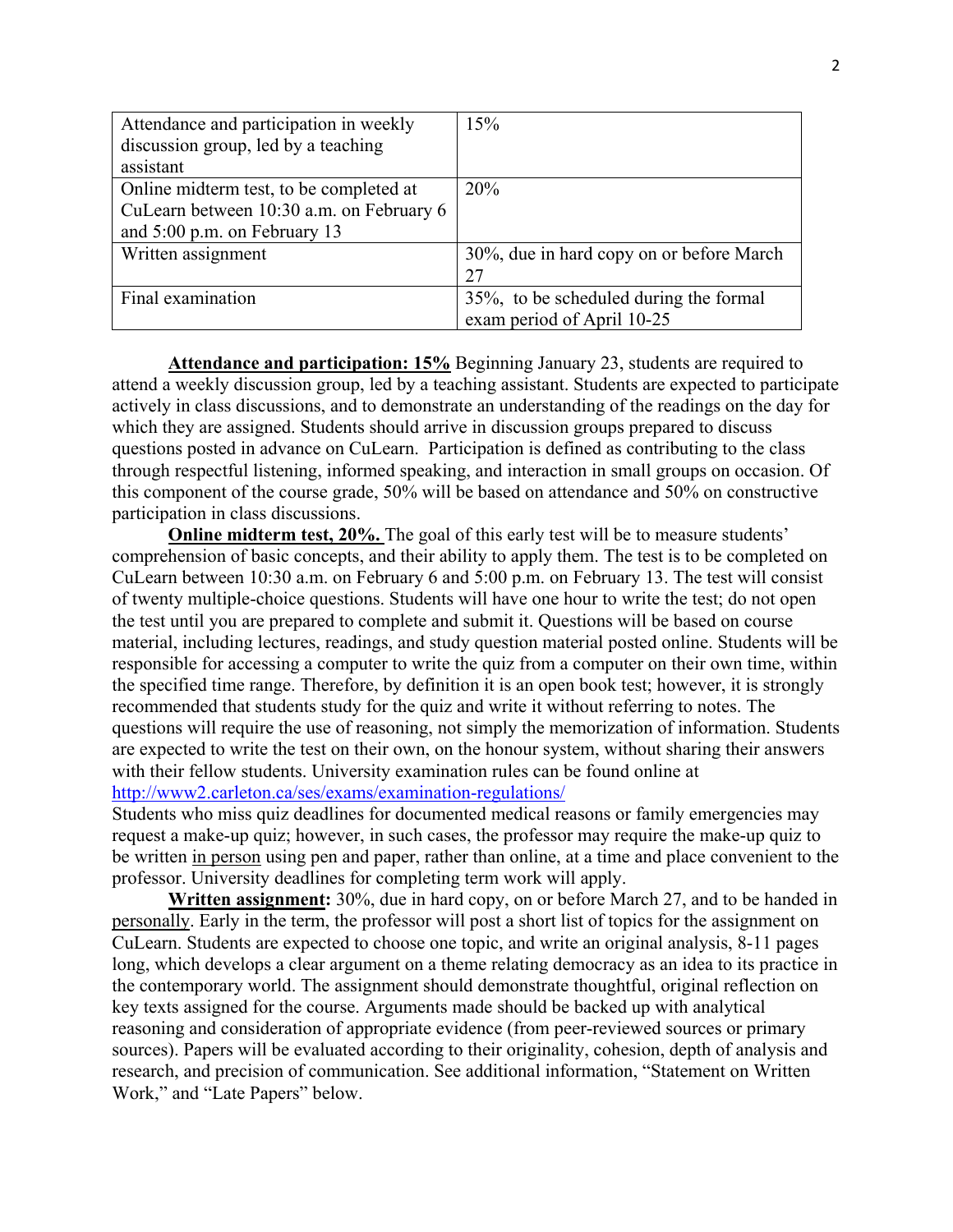**Final examination:** 35%, to be scheduled during the formal exam period of April 10-25. Students will be expected to demonstrate understanding of all course material, including all assigned readings, course lectures, discussion groups, and discussion questions posted on CuLearn. Clear writing, in complete sentences, is expected on the final examination.

## **STATEMENT ON WRITTEN WORK**

*All written assignments should answer a specific question and should analyze, rather than describe, the issues and events discussed. Papers should use footnotes, endnotes or parenthetical references as appropriate to acknowledge sources, and provide a complete bibliography. Footnotes should be complete and accurate, inserted into the text of your paper as appropriate whenever you have referred to someone else's idea, argument, or research. Any time you quote directly from a source, the citation should be indicated in quotation marks and footnoted. Quotations from secondary sources are to be avoided, as are quotations of more than fifty words in length from any one source. \*\*\* If you are unsure about how to use footnotes or endnotes, please see the professor for advice. Students who do not write the final examination, but whose term work is otherwise complete and satisfactory, will receive a grade of ABS.* 

#### **LATE ASSIGNMENTS**

*Assignments are expected to be submitted on or before the deadline. When assignments are submitted on time, it facilitates prompt marking which benefits your fellow students. Extensions for written assignments will be considered only for family emergencies and for documented medical reasons. Marks will be deducted for lateness, and the university schedule establishes a final deadline of April 7 for all assignments.* 

#### **CONSULTATIONS WITH THE PROFESSOR**

*The professor holds scheduled office hours that are specifically dedicated to answering questions from students. Students are encouraged to come to these office hours (or to phone during these times, if that is more convenient). When students have questions related to the course material, the content of assignments, and research strategies, it is useful to discuss those questions in person with the professor. Do not hesitate to ask for help in finding research sources, or to ask further questions about material covered in course lectures. If you miss a lecture, please feel welcome to come to office hours to discuss the missed work. Students may also contact the professor to make an appointment for a meeting time outside of scheduled office hours. Students can use e-mail to contact the professor; e-mail communication works best for brief exchanges of factual information. The instructor normally replies to e-mail messages within 2 days, Monday through Friday. Students are encouraged to check CuLearn before class for possible announcements.* 

#### Schedule of Course Topics:

### THE ORIGINS OF DEMOCRACY **1. Introduction (January 9)**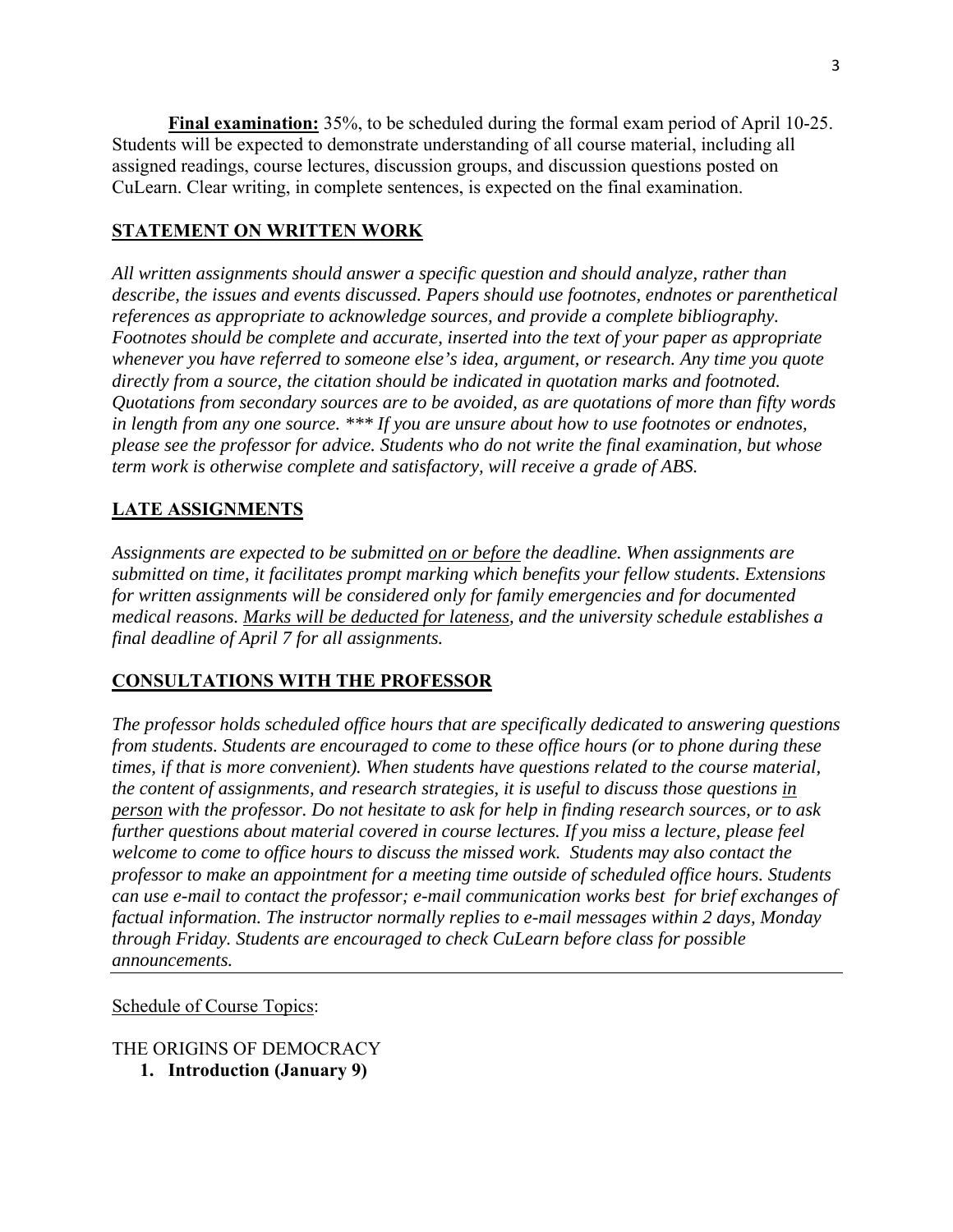## **2. Democracy as an Idea; how democracy evolved (January 16)**

Required reading:

Dahl, chapters 1 and 2.

Aristotle, "The Politics" (excerpts) in Blaug and Schwartmantel, pp. 28-32, and 200-202.

T.H. Marshall, "Class, Citizenship and Social Development," (excerpt) in Blaug and Schwartmantel, pp. 203-205.

# **3. Liberal Democracy; Suffrage (January 23)**

Required reading:

Dahl, chapters 3-5.

Joseph A. Schumpeter, "Capitalism, Socialism and Democracy" (excerpt) in Blaug and Schwartmantel, pp. 91-94.

### **4. Critiques of Democracy: Marxism, Feminism (January 30)**

- Required reading:
- Dahl, chapter 6.

Vladimir Ilich Lenin, "The State and Revolution," (excerpt) in Blaug and Schwartmantel, pp. 278-81.

Mary Wollstonecraft, "Vindication of the Rights of Women," (excerpt) in Blaug and Schwartmantel, pp. 297-306.

## COMPONENTS OF DEMOCRACY

### **5. Citizenship and the State: Rights vs. Responsibilities (February 6)**

Required reading:

Dahl, chapter 7

Jean-Jacques Rousseau, "The Social Contract" (excerpts) in Blaug and Schwartmantel, pp. 145-7, 174-6.

## **6. Ethnicity, Identity and the Nation (February 13)**

## Required reading:

The National Assembly of France, "Declaration of the Rights of Man and Citizen," in (excerpt) in Blaug and Schwartmantel, pp. 87-89.

Ghia Nodia, "Nationalism and Democracy," (excerpt) in Blaug and Schwartmantel, pp. 444-6.

FALL BREAK FEBRUARY 20-24: NO CLASS

## BUILDING AND RE-BUILDING DEMOCRACIES

**7. Building Democracy: First Steps (February 27)**  Required reading: Dahl, chapters 10-11. John Stuart Mill, "Representative Government," in Blaug and Schwartmantel, pp. 179-82.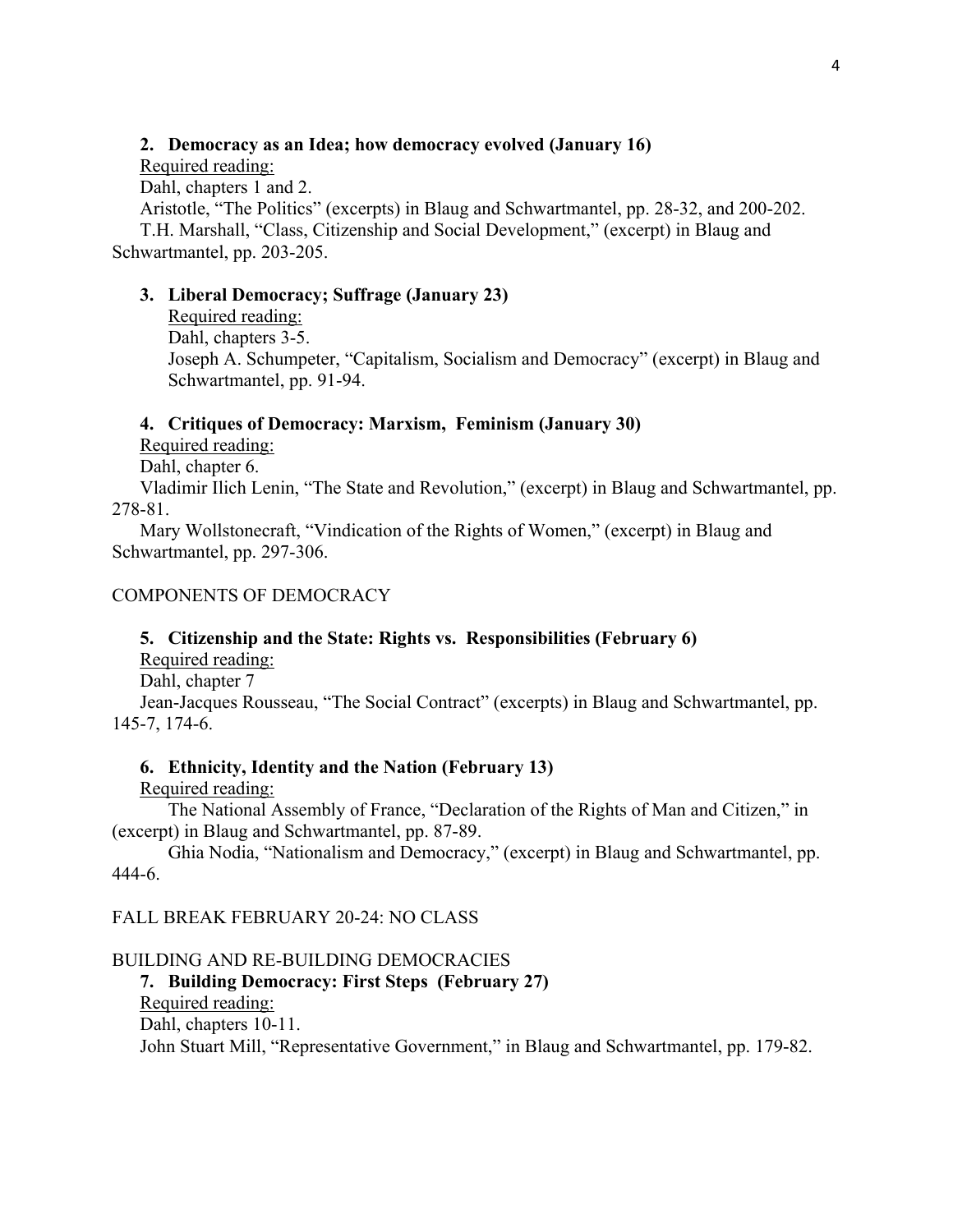## **8. Transitional Justice and Reconciliation (March 6)**

#### Required reading:

Truth and Reconciliation Comission of Canada, *Honouring the Truth, Reconciling for the Future: Summary of the Final Report of the Truth and Reconciliation Commission of Canada,* 2015. "Introduction," pp. 1-22. Available online at http://www.trc.ca/websites/trcinstitution/index.php?p=890

Ta-Nahisi Coates, "The Case for Reparations," *Atlantic Monthly* , 13/315, June 2014, pp. 54-71. On Reserve: see CuLearn page, at left menu: Library Reserves – View Course in Ares.

### **9. Sustaining Democracy (March 13)**

#### Required reading:

Dahl, chapter 8, 12. Alexis de Tocqueville, "Democracy in America" (excerpt) in Blaug and Schwartmantel, pp. 183-91.

## CHALLENGES TO DEMOCRACY

# **10. Globalization and Capitalism (March 20)**

Required reading:

Dahl, chapter 13-14.

Merlyna Lim and Mark E. Kann, "Politics: Deliberation, Mobilization and Networked Practices of Agitation," and Manuel Castells, "Networks of Outrage and Hope: Social Movements in the Internet Age," in Blaug and Schwartmantel, pp. 428-32 and pp. 433-35.

#### **11. Populism and Nationalism (March 27)**

Required reading Dahl, chapter 10. Robert Michels, "Political Parties," (excerpts) in Blaug and Schwartmantel, pp. 252-4. Giovanni Sartori, "Anti-Elitism Revisited," (excerpt) in Blaug and Schwartmantel, pp. 255- 58.

### **12. Inclusion, Exclusion and Equality (April 3)**

Required reading: Dahl, chapters 15-17. Charles Taylor, "The Dynamics of Democratic Exclusion," and Will Kymlicka, "Multicultural Citizenship," (excerpts) in Blaug and Schwartmantel, pp. 544-52.

### **Academic Accommodations**

The Paul Menton Centre for Students with Disabilities (PMC) provides services to students with Learning Disabilities (LD), psychiatric/mental health disabilities, Attention Deficit Hyperactivity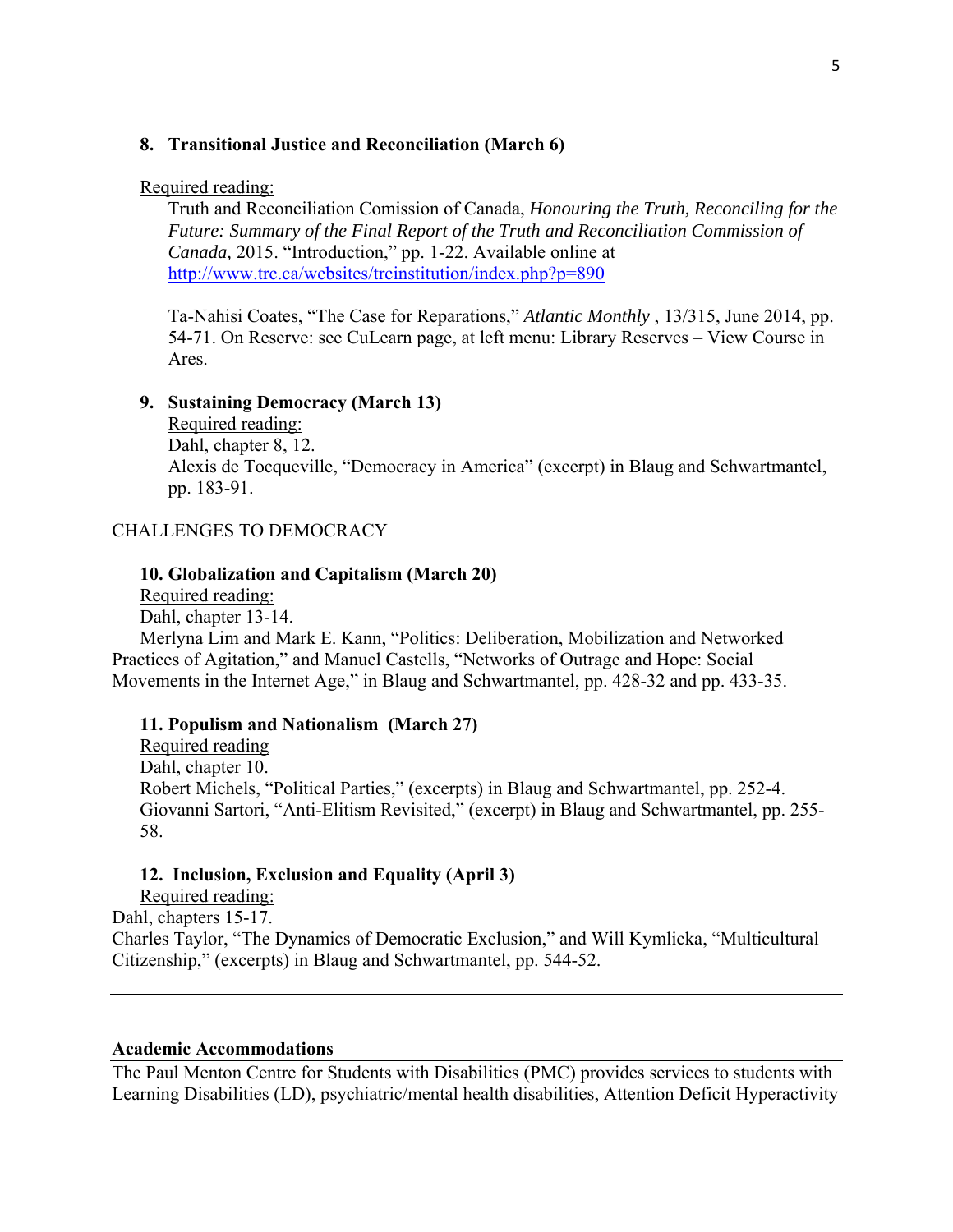Disorder (ADHD), Autism Spectrum Disorders (ASD), chronic medical conditions, and impairments in mobility, hearing, and vision. If you have a disability requiring academic accommodations in this course, please contact PMC at 613-520-6608 or pmc@carleton.ca for a formal evaluation. If you are already registered with the PMC, contact your PMC coordinator to send me your *Letter of Accommodation* at the beginning of the term, and no later than two weeks before the first in-class scheduled test or exam requiring accommodation (*if applicable*). After requesting accommodation from PMC, meet with me to ensure accommodation arrangements are made. Please consult the PMC website for the deadline to request accommodations for the formally-scheduled exam (*if applicable*).

**For Religious Observance:** Students requesting accommodation for religious observances should apply in writing to their instructor for alternate dates and/or means of satisfying academic requirements. Such requests should be made during the first two weeks of class, or as soon as possible after the need for accommodation is known to exist, but no later than two weeks before the compulsory academic event. Accommodation is to be worked out directly and on an individual basis between the student and the instructor(s) involved. Instructors will make accommodations in a way that avoids academic disadvantage to the student. Instructors and students may contact an Equity Services Advisor for assistance (www.carleton.ca/equity).

**For Pregnancy:** Pregnant students requiring academic accommodations are encouraged to contact an Equity Advisor in Equity Services to complete a *letter of accommodation*. Then, make an appointment to discuss your needs with the instructor at least two weeks prior to the first academic event in which it is anticipated the accommodation will be required.

**Plagiarism:** The University Senate defines plagiarism as "presenting, whether intentional or not, the ideas, expression of ideas or work of others as one's own." This can include:

- reproducing or paraphrasing portions of someone else's published or unpublished material, regardless of the source, and presenting these as one's own without proper citation or reference to the original source;
- submitting a take-home examination, essay, laboratory report or other assignment written, in whole or in part, by someone else;
- using ideas or direct, verbatim quotations, or paraphrased material, concepts, or ideas without appropriate acknowledgment in any academic assignment;
- using another's data or research findings;
- failing to acknowledge sources through the use of proper citations when using another's works and/or failing to use quotation marks;
- handing in "substantially the same piece of work for academic credit more than once without prior written permission of the course instructor in which the submission occurs.

Plagiarism is a serious offence which cannot be resolved directly with the course's instructor. The Associate Deans of the Faculty conduct a rigorous investigation, including an interview with the student, when an instructor suspects a piece of work has been plagiarized. Penalties are not trivial. They may include a mark of zero for the plagiarized work or a final grade of "F" for the course.

Student or professor materials created for this course (including presentations and posted notes, labs, case studies, assignments and exams) remain the intellectual property of the author(s). They